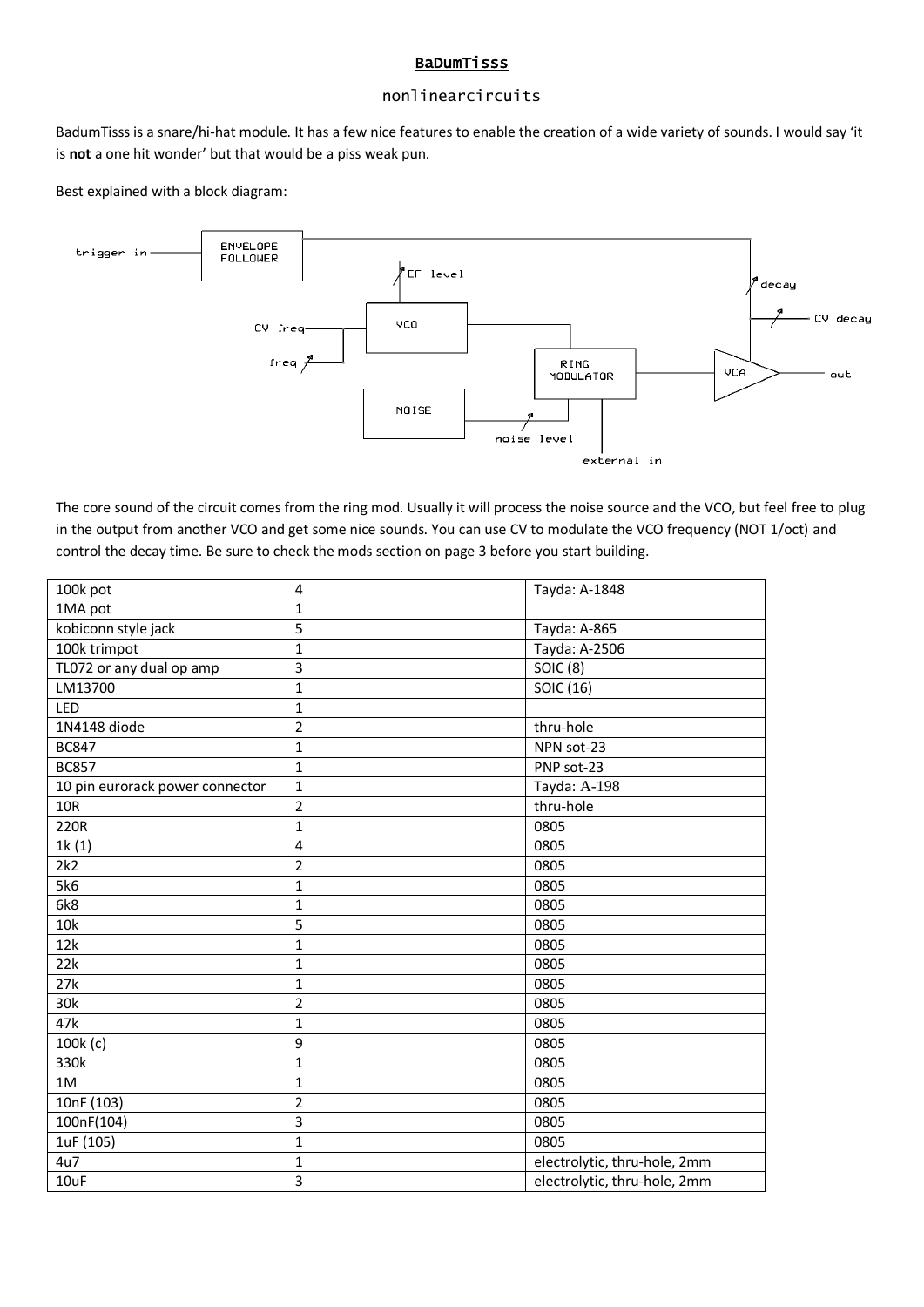## Building:

Install the 0805 components  $1<sup>st</sup>$ . Easiest way is to put a blob of solder on one pad of each pair. Pick up the component with tweezers, put it in position across the pads and then reheat the solder so the component drops onto the pad. Let it cool down the put some solder on the other pad.

Once the 0805 parts are installed and then start on the thru-hole components. Make sure the chip, LED and diodes are installed in the correct direction.

The resistor marked 100\* can be changed to suit the voltage you are getting from your noise circuit. It is a transistor based circuit and there can be some variety in the signal amplitude you get from it. Most likely you will get a good solid noise signal and there is nothing to change, if it is too quiet, install maybe 150k or 220k and see how you go.

Generally the output of this module is pretty hot, so you should find 100k is plenty.

If using the NLC panel; for some reason I left off the hole for the LED. The components and pads for driving the LED are on the PCB, so feel free to drill a hole, or leave it off or scrape away some of the soldermask on the **back** of the PCB panel (a bit below and between the out and CV freq jacks). Use a suerbright LED, mount it so it is against the area you scraped and you will find it makes the panel glow quite nicely.

#### **SETUP**

With nothing connected to the trigger input, tune the trimpot to the point where you can no longer hear anything from the output. Done!

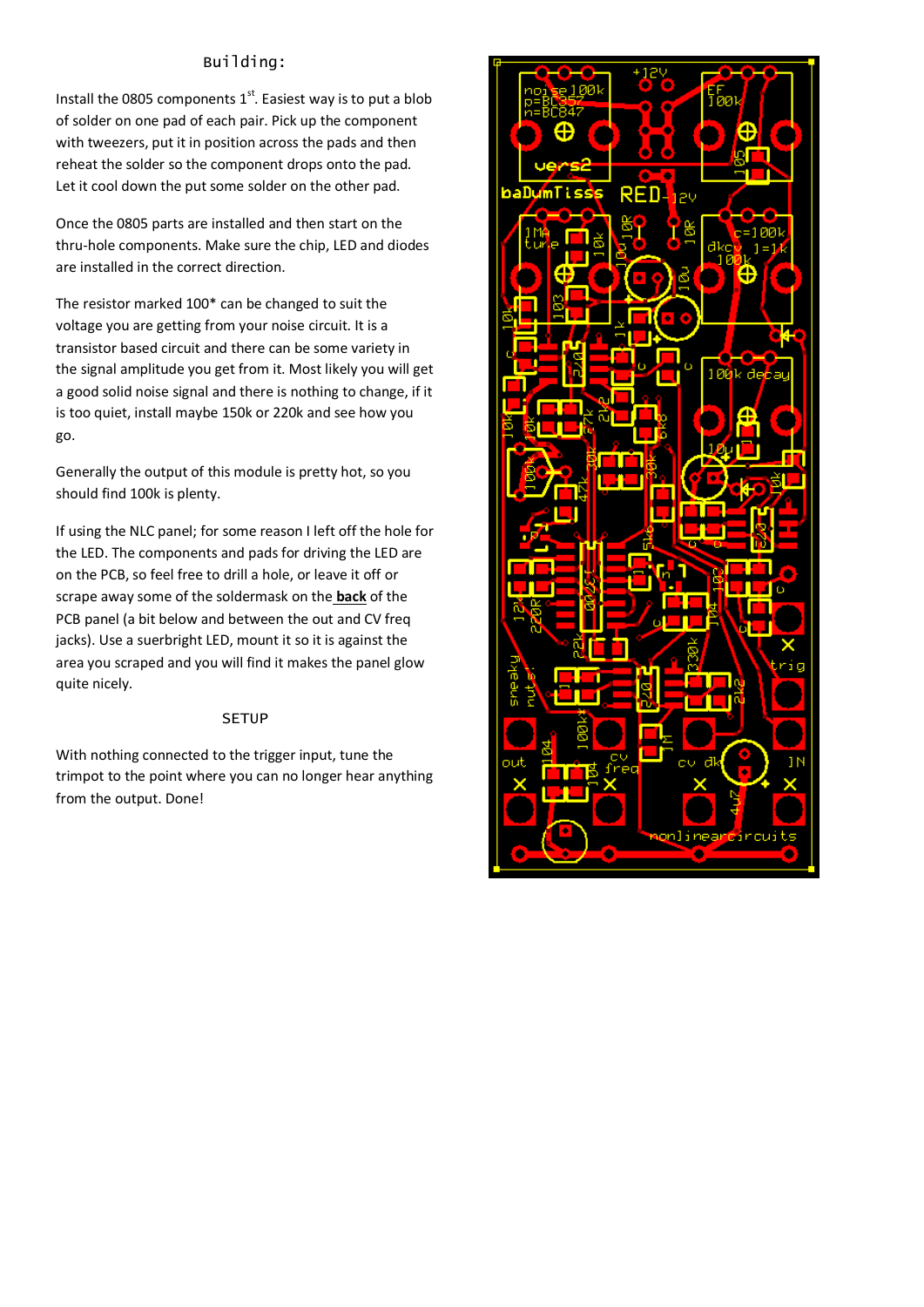Adding the 51k across the 2 pins indicated, gives a log curve on the Noise pot, so it is easier to dial in the noise level. Changing the 1k to 100Ω allows for shorter, snappier hits.

# solder on 51k